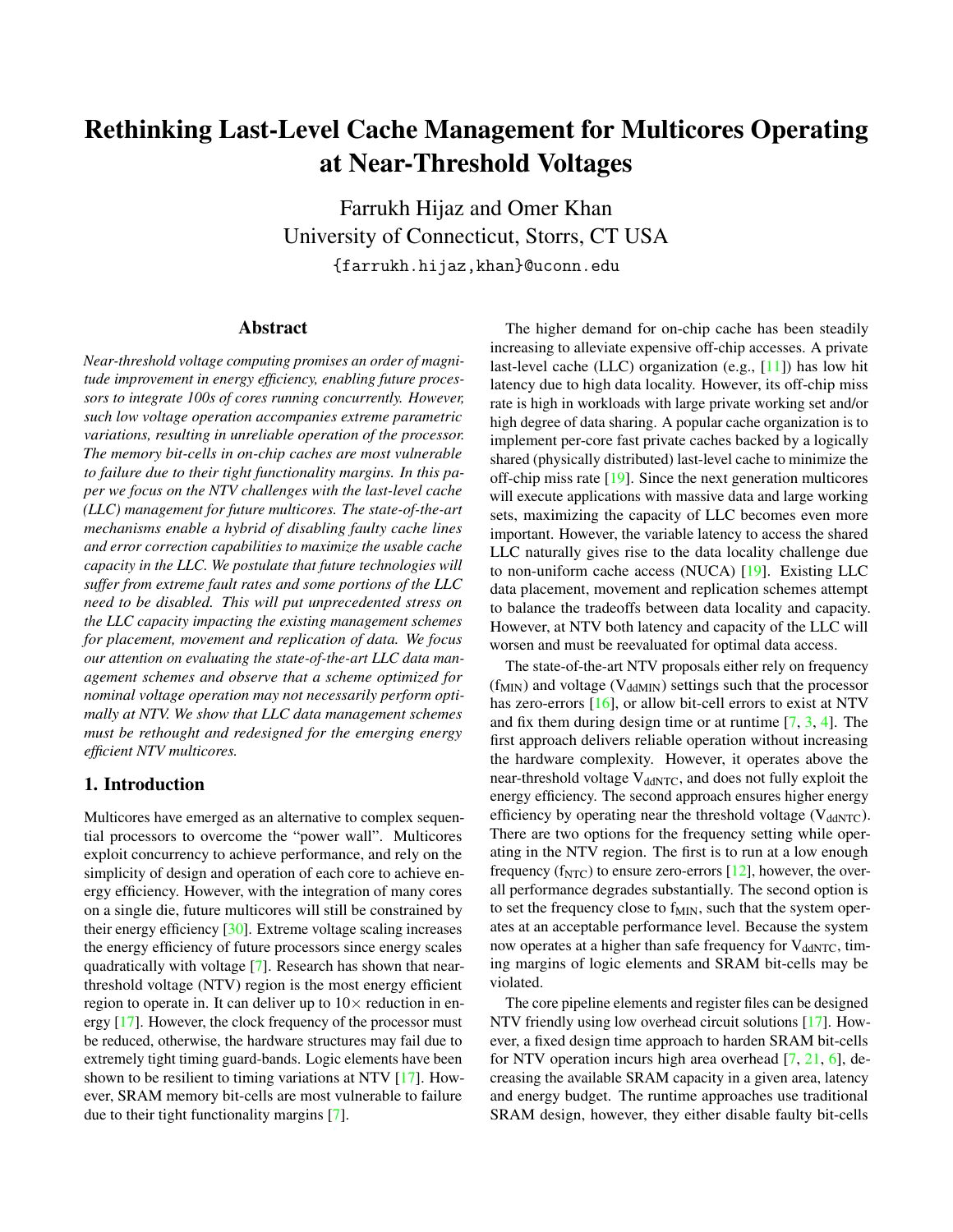and sacrifice the available memory capacity [\[28,](#page-5-11) [25,](#page-5-12) [2,](#page-5-13) [4\]](#page-5-7), or use error correcting codes (ECC) to correct bit-cell errors at the cost of additional access latency [\[9,](#page-5-14) [20,](#page-5-15) [31,](#page-5-16) [10,](#page-5-17) [24,](#page-5-18) [3,](#page-5-6) [14\]](#page-5-19).

We postulate that extreme voltage scaling will result in high bit-cell failure rates in the deep nanoscale technologies. At these high bit-cell failure rates, the previously proposed schemes will reach their error correction limits and resort to disabling portions of the LLC. This will result in reduced LLC capacity and increase the expensive off-chip accesses. Therefore, managing LLC capacity and the associated locality tradeoffs is now ever so critical. In this paper, we explore the effects of different data management schemes at the reduced LLC capacity while operating in the NTV region. An important question that arises is whether the LLC data management schemes used at super-threshold voltages (STV) work efficiently at NTV. We evaluate several LLC data management schemes at different bit-cell failure rates (with varying effective LLC capacity) and highlight some of the locality and capacity tradeoffs in play.

We implement VS-ECC-Disable [\[3\]](#page-5-6) (cf. Sec. [2.1](#page-1-0) for details) on top of a 64-core multicore with a Private-L1 Shared-L2 cache organization. This scheme ensures functionally correct operation of the processor at nominal as well as at NTV. We evaluate state-of-the-art static data management scheme, S-NUCA [\[19\]](#page-5-4), and dynamic data management schemes, R-NUCA [\[13\]](#page-5-20) and Victim Replication(VR) [\[32\]](#page-5-21). We perform a detailed analysis of the capacity and locality tradeoffs as the effective LLC capacity is decreased at increasing bit-cell failure rates.

The key observations of this paper are:

- 1. No single LLC management scheme caters for all workloads.
- 2. A scheme performing optimally at full LLC capacity might not be as effective at NTV and may need NTV specific optimizations.
- 3. The limited usable capacity and the random nature of faults at NTV pose a serious challenge for optimizing LLC data management schemes.

# 2. Architecture Framework

## <span id="page-1-0"></span>2.1. The NTV Multicore Cache Hierarchy

We implement a representative NTV multicore processor. As the focus of this paper is on LLC data management in NTV conditions, we assume that the L1 caches are protected against permanent bit-cell faults using circuit techniques [\[6,](#page-5-10) [8\]](#page-5-22). We assume that LLC tag arrays are also hardened through circuit techniques. The LLC data arrays are modeled based on VS-ECC-Disable architecture [\[3\]](#page-5-6). VS-ECC-Disable deploys a hybrid architecture that combines error correcting codes and cache line disabling. Disabling is used when a cache line has more bit-cell faults than the correction capability of ECC.

Our representative NTV multicore is shown in Fig. [1](#page-1-1) with shaded regions showing the additional components required

<span id="page-1-1"></span>

**Figure 1: NTV multicore architecture based on VS-ECC-Disable based LLC. VS-ECC-Disable cache operates without any additional latency on fault-free cache lines and incurs two cycle latency for cache lines with either one-bit or two-bit faults. Cache lines with more than two faulty bits are disabled. A "Disable Bit" (DB) is added to the tag array to identify cache lines that cannot be corrected.**

on top of an ideal fault-free system. A single "Disable Bit" (DB) is added to the tag of each cache line. For each operating voltage, the disable bits are individually populated and they indicate whether each cache line needs to be disabled. We assume the system is capable of pre-computing all disable bits for a given operating voltage using a traditional memory built-in self-test mechanism (cf. Sec. [3.4\)](#page-2-0).

The ECC engine and the data structure to store and manage the ECC check bits is added to each LLC data array. The hit logic and the replacement policy is modified to ensure its fault-aware operation. VS-ECC-Disable incurs no extra latency on a cache hit to a fault-free cache line. It incurs two additional cycles on a hit to a cache line with one-bit or two-bit faults. Cache lines with greater than two-bit faults are disabled and not allocated in the LLC. The storage overhead of the VS-ECC-Disable cache architecture is  $\langle 2\% \space [3]$  $\langle 2\% \space [3]$ .

#### 2.2. LLC Data Management Schemes

We evaluate the impact of increasing fault rates at NTV operation of three state-of-the-art LLC data placement, movement and replication mechanisms, as outlined below.

Static-NUCA [\[19\]](#page-5-4) is a static LLC data placement scheme. S-NUCA address interleaves the data across all LLC slices. It does not allow replication of data in the LLC and each cache line is only stored in one physical location. The probability that a cache line resides in the local core's LLC slice is  $1/n$ in an *n*-core processor. Therefore, data is mapped to a remote core with high probability. S-NUCA suffers from high remote LLC slice access rate that results in high on-chip traffic and high average LLC access latency/energy.

Reactive-NUCA [\[13\]](#page-5-20) classifies data as private or shared at page granularity using the existing operation system virtual memory management mechanism. When a cache line is accessed for the first time, it classifies the associated page as private, and places it at the requester's LLC slice. If another core then accesses data from that page, it is reclassified as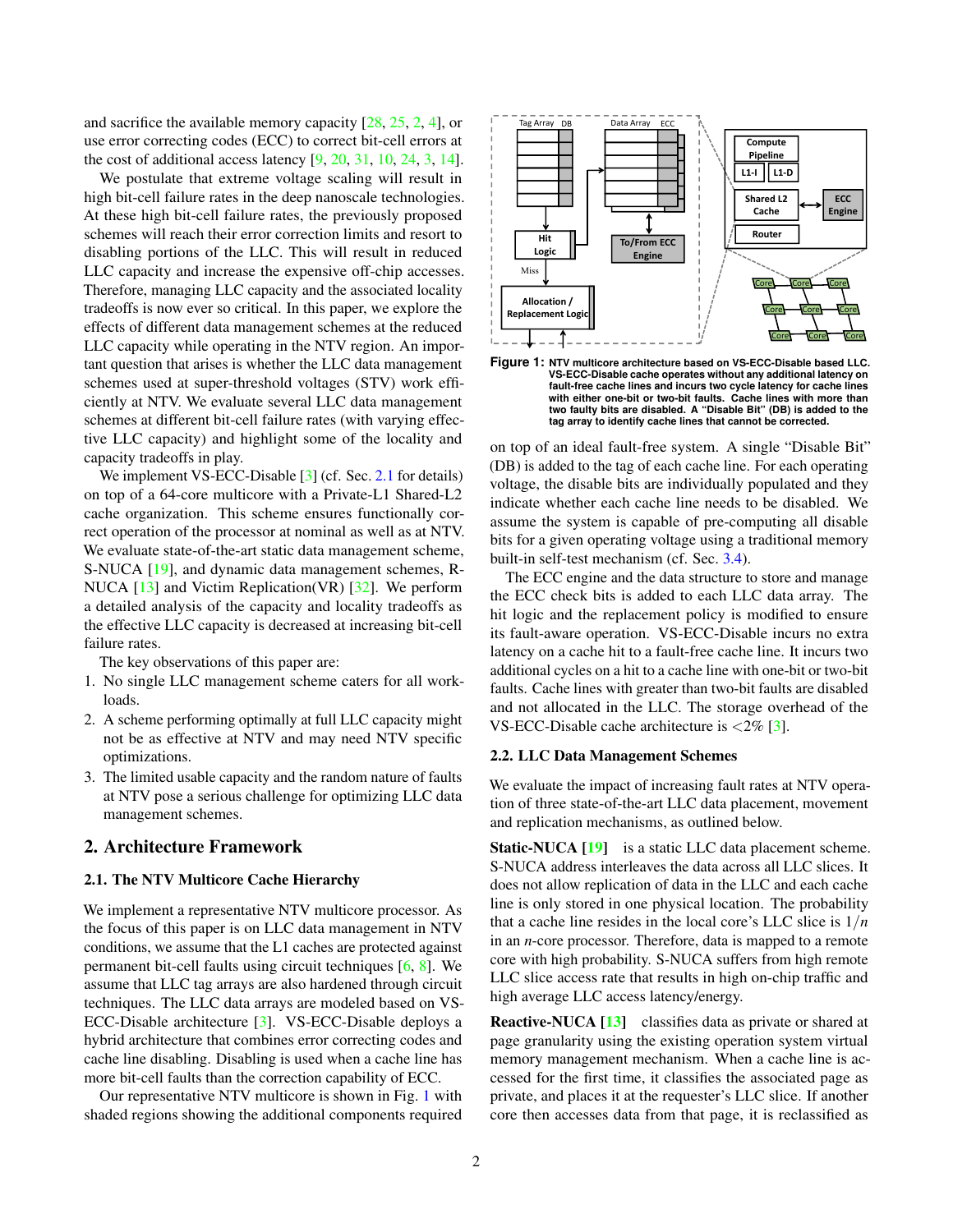<span id="page-2-1"></span>**Table 1: Architectural parameters for evaluation.**

| Architectural Parameter             | Value                           |  |
|-------------------------------------|---------------------------------|--|
| Number of Cores                     | 64 @ 1 GHz                      |  |
| Compute Pipeline per Core           | In-Order, Single-Issue          |  |
| Memory Subsystem                    |                                 |  |
| L1-I Cache per core                 | 32 KB, 4-way Assoc., 1 cycle    |  |
| L1-D Cache per core                 | 32 KB, 4-way Assoc., 1 cycle    |  |
| L <sub>2</sub> Cache per core       | 256 KB, 8-way Assoc.            |  |
|                                     | 2 cycle tag, 6 cycle data       |  |
|                                     | Inclusive                       |  |
| Cache Line Size                     | 64 bytes                        |  |
| Directory Protocol                  | Full Map Invalidation-based MSI |  |
| Num. of Memory Controllers          | 8                               |  |
| DRAM Bandwidth, Latency             | 5 GBps/Controller, , 75 ns      |  |
| Electrical 2-D Mesh with XY Routing |                                 |  |
| <b>Hop Latency</b>                  | 2 cycles (1-router, 1-link)     |  |
| <b>Contention Model</b>             | Only link contention            |  |
|                                     | (Infinite input buffers)        |  |

a shared page, and the page is moved to a core based on an address interleaving mechanism. R-NUCA does not allow replication of data. However, instructions are replicated in LLC slice per cluster of 4 cores, using rotational interleaving. This allows R-NUCA to exploit locality for private data. It also avoids cache pollution by not replicating data.

Victim Replication (VR)  $[32]$  is a hybrid LLC management scheme that combines the low hit latency of a private LLC and the low off-chip miss rate of a shared LLC. It starts with a private L1, shared LLC configuration and uses the local LLC slice of a core as a victim cache for the cache lines evicted from its L1 cache. Cache line replicas are made at the local LLC slice only if another cache line is found which is either invalid, has no sharers in the L1 cache, or a replica itself, in the stated order. If no such cache line is found, a replica is not created and is sent back to the home core's LLC slice (assigned statically based on address interleaving). On eviction of a replica, it is sent back to the home core's LLC slice. A cache line in the L1 cache has an exclusive relationship with its replica. This means that a replica hit in the local LLC slice results in transferring the cache line to the L1 cache, and its invalidation in the LLC slice. This helps decrease cache pollution, however, cache coherence is further complicated since the cache line is either in the L1 cache or the LLC slice.

# 3. Evaluation Methodology

### 3.1. Performance Models

We evaluate a 64-core shared memory multicore. The default architectural evaluation parameters are shown in Table [1.](#page-2-1) All experiments are performed using the core, cache hierarchy, coherence protocol, memory system and on-chip interconnection network models implemented within the Graphite [\[23\]](#page-5-23) multicore simulator.

## 3.2. Energy Models

For energy evaluations of on-chip electrical network routers and links, we use the DSENT [\[26\]](#page-5-24) tool. Energy estimates for the L1-I, L1-D, L2 (with integrated directory) caches, and DRAM are obtained using McPAT [\[22\]](#page-5-25). The energy evaluation

<span id="page-2-2"></span>**Table 2: Projected Transistor Parameters for 11 nm Tri-Gate**

| Parameter                          | Value               |
|------------------------------------|---------------------|
| Near Threshold Voltage $(V_{NTV})$ | 0.45V               |
| Gate Length                        | $14 \text{ nm}$     |
| <b>Contacted Gate Pitch</b>        | 44 nm               |
| Gate Cap / Width                   | 2.420 $fF/\mu$ m    |
| Drain Cap / Width                  | $1.150$ fF/ $\mu$ m |
| Effective On Current / Width (N/P) | 739/668 µA/µm       |
| Off Current / Width                | $1 nA/\mu m$        |

is performed at the 11*nm* technology node to account for future scaling trends. We derive models for a tri-gate 11*nm* electrical technology node using the virtual-source transport models of  $[18]$  and the parasitic capacitance model of  $[27]$ . These models are used to obtain electrical technology parameters (Table [2\)](#page-2-2) used by both McPAT and DSENT.

The static energy (subthreshold and gate leakage) is projected to be the dominant component of the overall energy at NTV [\[17\]](#page-5-2). Therefore, we model static energy, in addition to dynamic energy, for the evaluation.

#### 3.3. Benchmarks and Evaluation Metrics

We simulate eleven SPLASH-2 [\[29\]](#page-5-28) benchmarks (RADIX, FFT, LU\_C, LU\_NC, CHOLESKY, BARNES, OCEAN\_C, OCEAN\_NC, WATER-NSQUARED, RAYTRACE, and VOL-REND), seven PARSEC [\[5\]](#page-5-29) benchmarks (BLACKSCHOLES, SWAPTIONS, FLUIDANIMATE, STREAMCLUSTER, DEDUP, FERRET, BODYTRACK, and FACESIM), one Parallel-MI-Bench [\[15\]](#page-5-30) benchmark (PATRICIA), and one graph benchmark (CONNECTED-COMPONENTS) [\[1\]](#page-5-31). Each application is run to completion using the medium or large input sets. For each simulation run, we measure the *Completion Time*, i.e., the time in parallel region of the benchmark; this includes the instruction processing latency, memory access latency<sup>[1](#page-2-3)</sup>, and the synchronization latency.

#### <span id="page-2-0"></span>3.4. NTV Model

Memory built-in self-test (MBIST) is a popular mechanism used to detect memory faults at runtime. We deploy MBIST to test the integrity of on-chip caches and identify faulty cache lines. MBIST is run during the boot-up process of the system for the target operating voltage and frequency. It identifies all faulty bits and constructs a bit-mask of the disable bits for each cache line accordingly. This disable bit-mask is then loaded into the LLC before executing the user applications.

<span id="page-2-3"></span>The memory access latency is broken down into five components. L1 Cache to LLC replica latency (L1C-LLCReplica) is the time spent by the L1 cache miss request to the LLC replica and the corresponding reply from the LLC replica including time spent accessing the LLC. L1 Cache to LLC home latency (L1C-LLCHome) is the time spent by the L1 cache miss request to the LLC home location and the corresponding reply from the LLC home including time spent in the network and first access to the LLC. LLC home waiting time (LLCHome-Waiting) is the queueing delay at the LLC home incurred because requests to the same cache line must be serialized to ensure memory consistency. LLC to sharers latency (LLCHome-Sharers) is the round-trip time needed to invalidate sharers and receive their acknowledgments. This also includes time spent requesting and receiving synchronous write-backs. LLC home to off-chip memory latency (LLCHome-OffChip) is the time spent accessing memory including the time spent communicating with the memory controller and the queueing delay incurred due to finite off-chip bandwidth.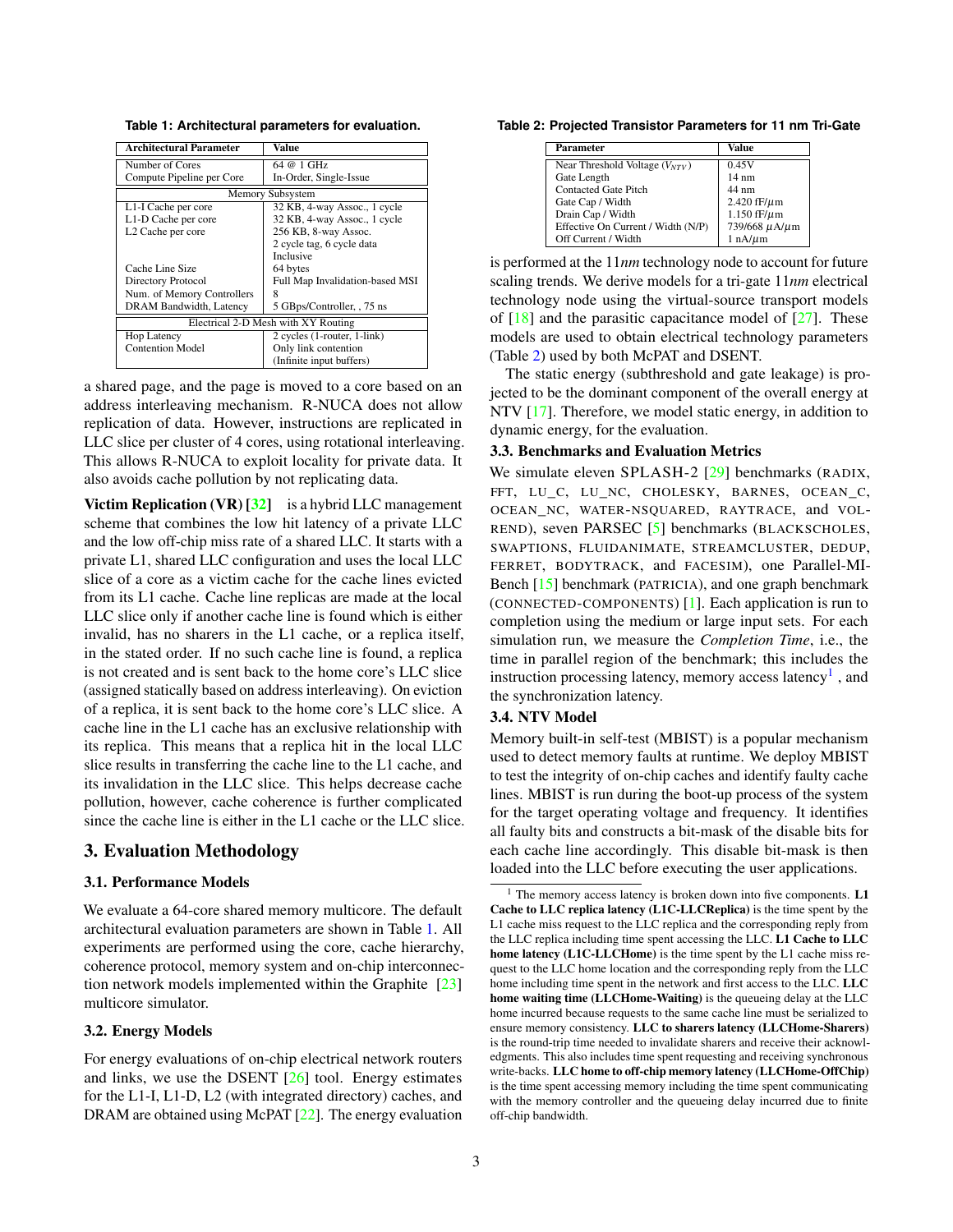<span id="page-3-0"></span>

**Figure 2: The average LLC capacity with 0, 1, 2, 3, and** >=**4 random bit-cell faults at NTV.**

#### 3.5. Bit-cell Fault Masks for Caches at NTV

Near-threshold voltage depends on the process technology, and can vary within and across generations. At a given NTV operating point, each bit-cell can be modeled as operational or not. Furthermore, these probabilities exhibit normal distribution and random occurrence [\[21\]](#page-5-9).

We evaluate our architecture at several bit-cell fault rates (0.1%, 0.3%, and 0.5%) with varying usable LLC capacity. Figure [2](#page-3-0) shows the average cache capacity that is available with zero-bit, one-bit, two-bit, three-bit, and more than threebit faults. The average usable LLC capacity at 0.7% bit-cell fault rate is only 30.5% with the double correction capability of VS-ECC-Disable. This capacity is too low to even expect any reasonable performance and hence operating at such an extreme region might need stronger ECC correction or a more efficient NTV architecture to recover more LLC capacity. The fault rates used in this paper represent varying capacity levels and with a stronger correction capability these capacity levels might occur at the higher fault rates.

## 4. Results

In this section, we discuss the impact of reduced available capacity and the random nature of bit-cell faults on the stateof-the-art LLC management schemes. Figures [3](#page-3-1) and [4](#page-3-2) plot the average completion time and energy breakdown for various random fault rates (0%, 0.1%, 0.3%, and 0.5%). The results are normalized to a fault-free (ideal) S-NUCA baseline with 100% capacity (S-NUCA at 0% fault rate).

R-NUCA and VR perform consistently better than S-NUCA at all fault rates evaluated. VR performs better than R-NUCA at low fault rates, however, it performs on-par with R-NUCA at 0.5% fault rate. This is because as the fault rate increases, the available capacity decreases and VR has fewer opportunities to make local replicas. Due to this effect, VR accesses remote LLC slices more often (even for private data), whereas R-NUCA accesses remote LLC slices for shared data only.

The energy results show similar trends as completion time. R-NUCA and VR reduce the energy consumption over S-NUCA. VR shows some benefits over R-NUCA at low fault rates, however, at 0.5% fault rate the energy consumption is more than that of R-NUCA.

We observe three different trends in completion time across the fault rates, namely (1) workloads where benefits of VR over R-NUCA diminish with increasing fault rates, (2) workloads where benefits of VR are consistently higher than R-NUCA at all fault rates, and (3) workloads where benefits of

<span id="page-3-1"></span>

**Figure 3: Completion time breakdown for S-NUCA, R-NUCA, and VR at** 0%**,** 0.1%**,** 0.3%**, and** 0.5% **fault rates. The results are normalized to an ideal fault-free S-NUCA baseline.**

<span id="page-3-2"></span>

**Figure 4: Energy breakdown for S-NUCA, R-NUCA, and VR at** 0%**,** 0.1%**,** 0.3%**, and** 0.5% **fault rates. The results are normalized to an ideal fault-free S-NUCA baseline.**

R-NUCA increase over VR with increasing fault rates. Figures [5](#page-4-0) and [6](#page-4-1) plot one representative benchmark highlighting each trend. The benchmarks not shown either show similar trends or are not interesting to study in the paper's context.

#### 4.1. BARNES

BARNES (cf. fig. [5\)](#page-4-0) has a working set that fits in the LLC at low fault rates. We observe high number of LLC accesses to shared read-write data. As S-NUCA and R-NUCA do not allow replication of shared read-write data, they suffer from excessive accesses to remote LLC slices. VR replicates such data in the local LLC slice and exploits the lower access latency. This trend holds for 0%, 0.1% and 0.3% fault rates. At 0.5% fault rate the performance advantage of VR over R-NUCA diminishes because of higher stress on the LLC capacity. We note that as the fault rate increases due to NTV operation, the off-chip miss rate also increases. This results in performance degradation for all evaluated schemes. However, the rate of degradation varies making it hard to pick one of the schemes as an optimal candidate. WATER-NSQUARED, and SWAPTIONS show similar behavior.

The energy results (cf. fig. [6\)](#page-4-1) follow the completion time results closely and are dominated by the static energy component. The overall energy increases with increase in fault rate because of the higher number of off-chip accesses.

### 4.2. OCEAN\_NC

OCEAN\_NC exhibits a large number of LLC accesses to private data. Since R-NUCA places private data in its local LLC slice, one expects it to show some performance and energy benefits over S-NUCA. However, false sharing is exhibited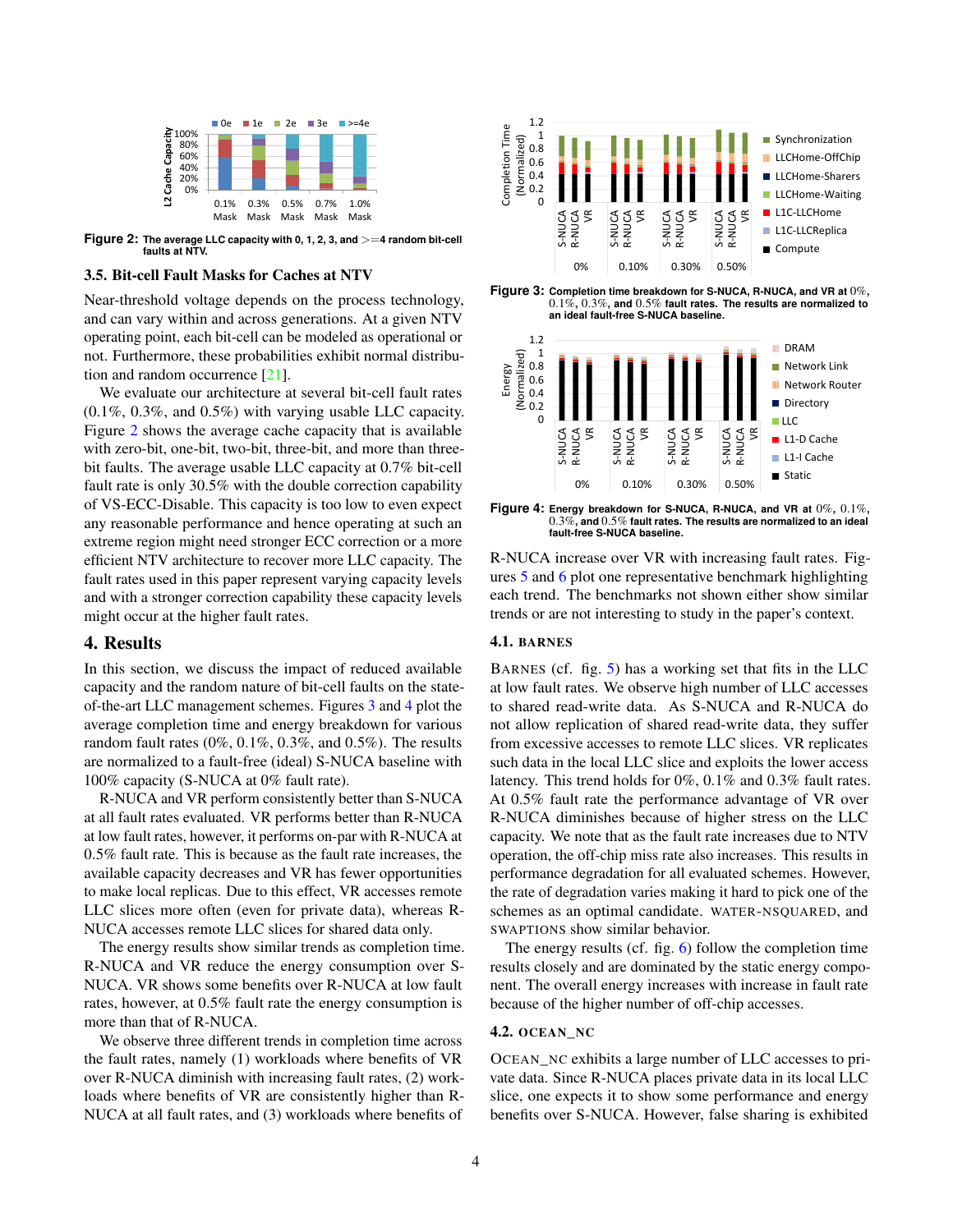<span id="page-4-1"></span><span id="page-4-0"></span>

**Figure 6: Normalized energy breakdown at** 0%**,** 0.1%**,** 0.3%**, and** 0.5% **fault rates.**

at the page-level, i.e., multiple cores privately access nonoverlapping cache lines in a page. As R-NUCA classifies data at the page level, it is unable to place all private data at the local LLC slice. On the other hand, VR replicates cache lines in the local LLC slice upon eviction from the L1 cache. Therefore, it is able to capture private data at cache line granularity and replicate it in the local LLC slice. This helps reduce the average LLC access latency for subsequent accesses to such cache lines.

As the fault rate increases, the overall completion time and energy increases for VR due to limited opportunities for replication. However, VR reduces completion time and energy compared to R-NUCA. Similar trends are observed in BLACKSCHOLES, LU\_NC, PATRICIA, and RAYTRACE.

#### 4.3. DEDUP

DEDUP is a benchmark that shows significant number of accesses to thread private data. As S-NUCA stripes the data across the chip based on address interleaving, the probability of the private data being mapped to a remote core is high. This hurts the average LLC access latency and is clearly visible in this benchmark. On the other hand, R-NUCA places private data in the core's local LLC slice and hence exploits lower data access latency. The improvement is significant even at fault rates as high as 0.5%. The reason is that working set of DEDUP suffers (almost) equally from increase in off-chip accesses in all LLC management schemes. VR is built on top of S-NUCA, so it also suffers from the same issue of private data being mapped to a remote LLC slice. It tries to combat the issue by replicating data in the local LLC slice, however, R-NUCA's placement of private data in local LLC slice is

more effective and results in higher benefits. Moreover, at high fault rates the usable capacity comes under greater stress and the opportunity to make replicas in the local LLC slice diminishes significantly. Similar behavior is observed in RADIX, FFT, LU\_C, CHOLESKY, and OCEAN\_C.

The energy results for DEDUP closely follow its completion time results. R-NUCA spends significantly lower amount of static and dynamic energy compared to S-NUCA and VR.

#### 4.4. Summary

Our evaluation highlights that there is no one-size-fits-all data management scheme at the lower usable LLC capacity when operating at NTV. Moreover, a scheme that works optimally at higher LLC capacity might not be effective at the lower usable capacity. We observe this behavior in BARNES and LU\_NC where the significant advantage over R-NUCA diminishes at high fault rates. We also observe that there is a tradeoff between locality optimization and the LLC capacity. Optimizing locality ends up putting extra stress on the LLC, increasing the off-chip miss rate. These off-chip accesses cost more than what the locality optimizations improve. Hence, choosing an optimal LLC data management scheme becomes even more challenging. This change in trends motivate further investigation into LLC data management schemes that are specifically designed for NTV operation. Such a scheme needs to not only utilize LLC capacity more intelligently but also possess the ability to handle the random distribution of faults.

# 5. Conclusion

At near-threshold voltage operation, the usable LLC capacity reduces significantly due to high bit-cell fault rates. In such